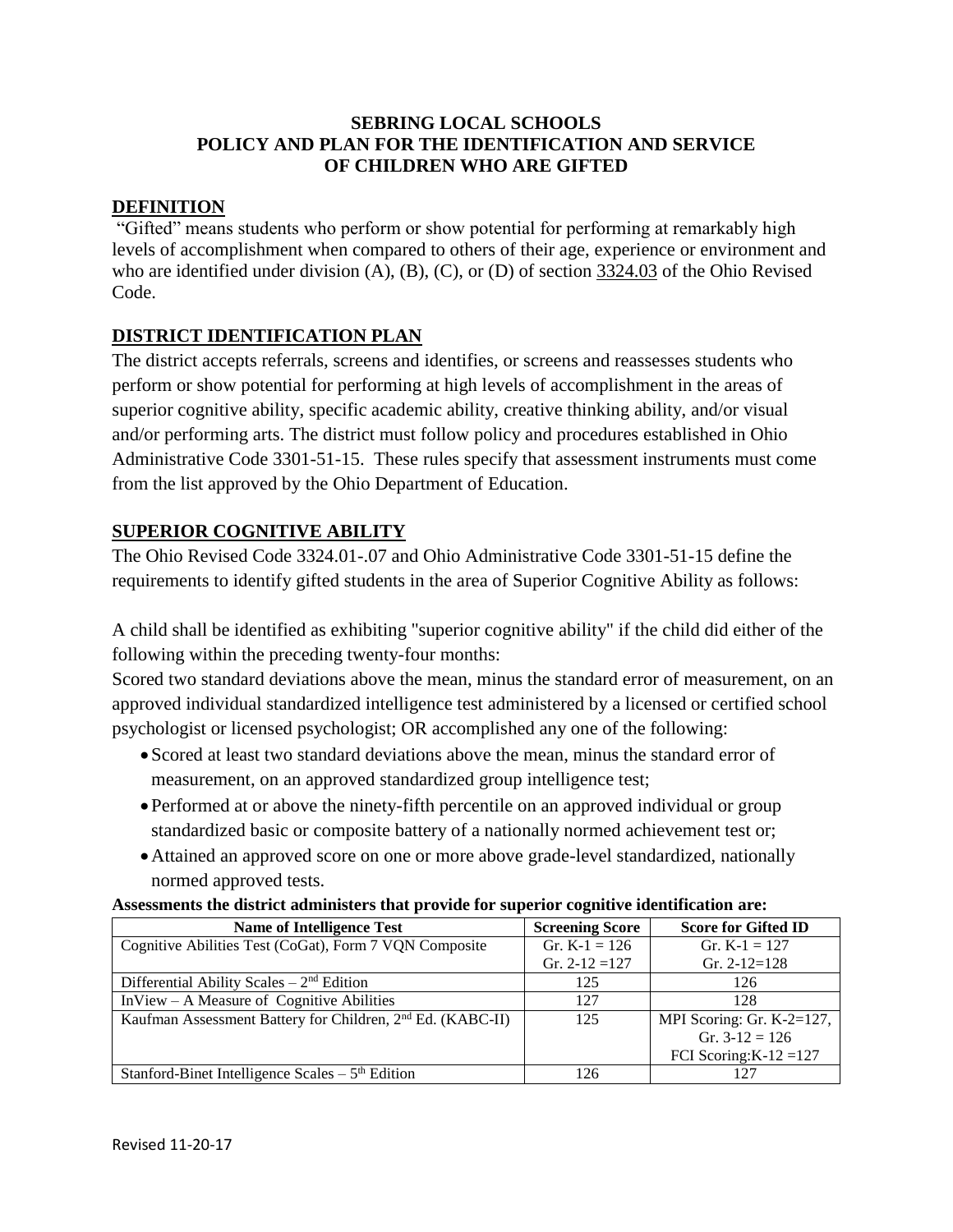| Universal Nonverbal Intelligence Test 2 (UNIT2) Standard &    | 126 | 127 |
|---------------------------------------------------------------|-----|-----|
| <b>Full Scale Battery</b>                                     |     |     |
| Wechsler Adult Intelligence Scale -4th Edition (WAIS-IV)      | 126 | 127 |
| Wechsler Intelligence Scale for Children, -5th Edition (WISC- | 126 | 127 |
| V) Full Scale IQ                                              |     |     |
| Wechsler Intelligence Scale for Children, -5th Edition (WISC- | 126 | 127 |
| V) General Ability Index                                      |     |     |
| Wechsler Nonverbal Scale of Ability                           | 124 | 125 |
| Woodcock-Johnson (WJIV), Tests of Cognitive Abilities         | 126 | 127 |

# **SPECIFIC ACADEMIC ABILITY**

The Ohio Revised Code 3324.01-.07 and Ohio Administrative Code 3301-51-15 define the requirements to identify gifted students in the area of Specific Academic Ability as follows:

A child shall be identified as exhibiting "specific academic ability" superior to that of children of similar age in a specific academic ability field, if, within the preceding twenty-four months the child performs at or above the ninety-fifth percentile at the national level on an approved individual or group standardized achievement test of specific academic ability in that field. A child may be identified as gifted in more than one specific academic ability field **Assessments the district administers that provide for specific academic identification are:** 

| <b>Name of Test</b>                                         | <b>Screening Score</b>      | <b>Score for Gifted ID</b> |
|-------------------------------------------------------------|-----------------------------|----------------------------|
| Iowa Test of Basic Skills (ITBS), Form C, Complete Battery  | $94th$ percentile           | $95th$ percentile          |
| Kaufman Test of Educational Achievement, 3rd Ed., (KTEA-    | 94 <sup>th</sup> percentile | $95th$ percentile          |
| $\rm{III}$                                                  |                             |                            |
| Measurement of Academic Progress or Growth (MAP) Math       | $94th$ percentile           | $95th$ percentile          |
| K-2 OH and Reading K-2 OH                                   |                             |                            |
| Measurement of Academic Progress or Growth (MAP) Math       | 94 <sup>th</sup> percentile | $95th$ percentile          |
| 2-5 OH and $6+$ OH, Reading 2-5 OH and $6+$ OH              |                             |                            |
| Wechsler Individual Achievement Test (WIAT) – $3rd$ Edition | $94th$ percentile           | $95th$ percentile          |
| Woodcock-Johnson III NU Test of Achievement, Form C,        | $94th$ percentile           | $95th$ percentile          |
| <b>Brief Battery</b>                                        |                             |                            |
| Woodcock-Johnson IV Tests of Achievement                    | $94th$ percentile           | $95th$ percentile          |

# **CREATIVE THINKING ABILITY**

The Ohio Revised Code 3324.01-.07 and the Operating Standards for Identifying and Serving Gifted Students (Ohio Administrative Code 3301-51-15) specify that:

"A child shall be identified as exhibiting "creative thinking ability" superior to children of a similar age, if within the previous twenty-four months, the child scored one standard deviation above the mean, minus the standard error of measurement, on an approved individual or group intelligence test and also did either of the following:

(a) Attained a sufficient score, as established by the department of education, on an approved individual or group test of creative ability; or

(b) Exhibited sufficient performance, as established by the department of education, on an approved checklist by a trained individual of creative behaviors."

Identification for Creative Thinking Ability involves a two-pronged process because the student is evaluated for cognitive abilities and for creative characteristics. Evaluations of this kind can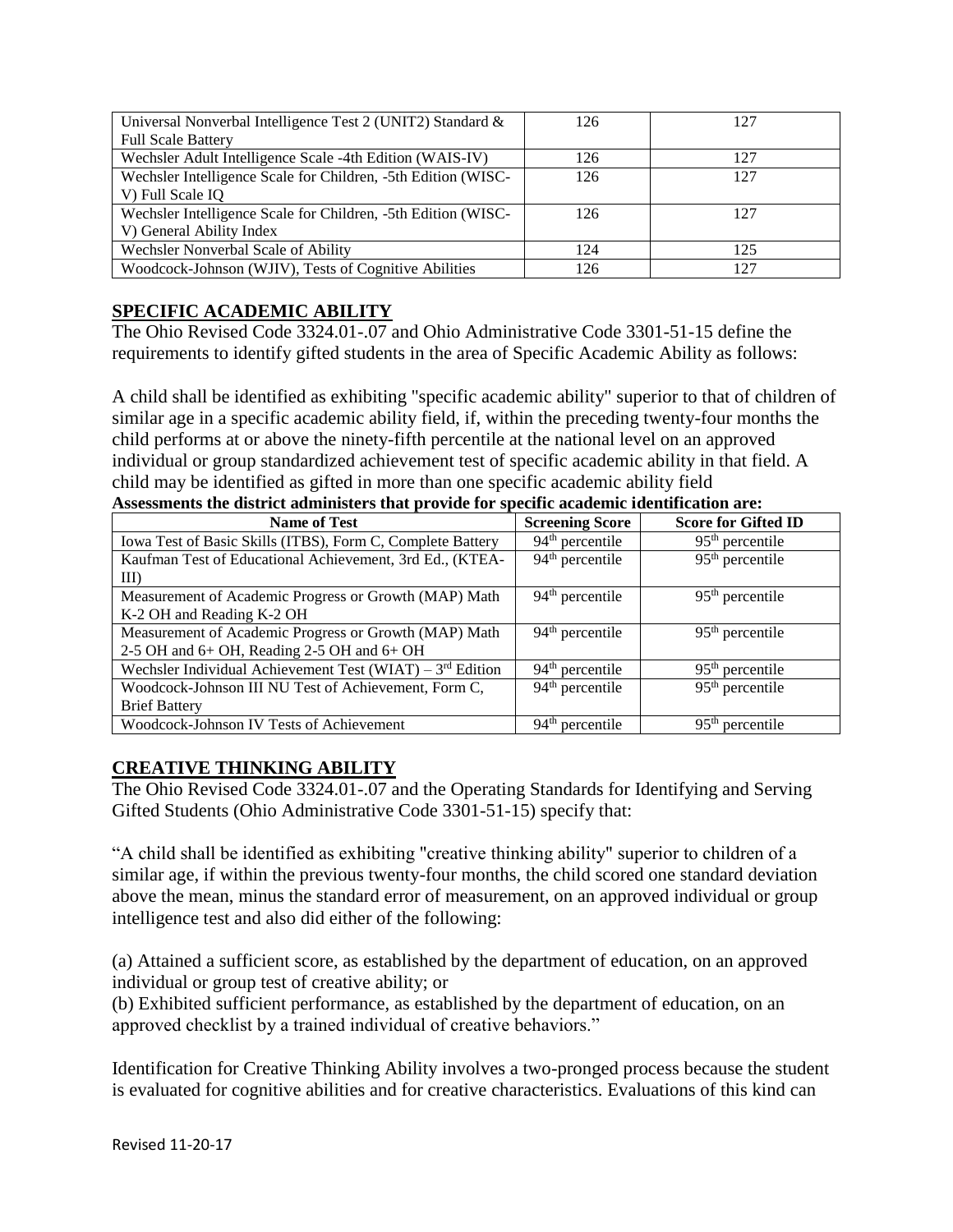occur in conjunction with the referral/screening process for Superior Cognitive Abilities. Students who have scores above the Creative Thinking Ability cut-off of 1 Standard Deviation (SD) minus the Standard Error Measurement (SEM) should be further evaluated using a creativity checklist as described in Step 2 below. Students considered creative may be evaluated first with the creativity checklist and then their cognitive abilities may be considered.

| <b>Name of Intelligence Test</b>                                    | <b>Screening Score</b> | <b>Score for Gifted ID</b> |
|---------------------------------------------------------------------|------------------------|----------------------------|
| Cognitive Abilities Test (CoGat), Form 7 VQN Composite              | Gr. K-1 = $110$        | Gr. K-1 = $111$            |
|                                                                     | Gr. $2-12=111$         | Gr. $2-12=112$             |
| Differential Ability Scales $-2nd$ Edition                          | 110                    | 111                        |
| InView – A Measure of Cognitive Abilities                           | 111                    | 112                        |
| Kaufman Assessment Battery for Children, 2 <sup>nd</sup> Ed. (KABC- | 111                    | 112                        |
| $_{\rm In}$                                                         |                        |                            |
| Stanford-Binet Intelligence Scales $-5th$ Edition                   | 111                    | 112                        |
| Universal Nonverbal Intelligence Test 2 (UNIT2) Standard &          | 111                    | 112                        |
| <b>Full Scale Battery</b>                                           |                        |                            |
| Wechsler Adult Intelligence Scale -4th Edition (WAIS-IV)            | 111                    | 112                        |
| Wechsler Intelligence Scale for Children, -5th Edition              | 111                    | 112                        |
| (WISC-V) Full Scale IQ                                              |                        |                            |
| Wechsler Intelligence Scale for Children, -5th Edition              | 111                    | 112                        |
| (WISC-V) General Ability Index                                      |                        |                            |
| Wechsler Nonverbal Scale of Ability                                 | 109                    | 110                        |
| Woodcock-Johnson (WJIV), Tests of Cognitive Abilities               | 111                    | 112                        |

| Assessments the district administers that provide for specific academic identification are: |  |  |  |
|---------------------------------------------------------------------------------------------|--|--|--|
|---------------------------------------------------------------------------------------------|--|--|--|

| <b>Name of Creative Thinking Checklist Component</b>      | <b>Screening Score</b> | <b>Score for Gifted ID</b> |
|-----------------------------------------------------------|------------------------|----------------------------|
| Gifted and Talented Evaluation Scales (GATES 2) (Creative | $90 - 110$             | 111 and above              |
| Thinking Section IV) Items 21-30                          |                        |                            |

# **VISUAL AND PERFORMING ARTS**

The Ohio Revised Code 3324.01-.07 and the Operating Standards for Identifying and Serving Gifted Students (Ohio Administrative Code 3301-51-15) specify that:

A child shall be identified as exhibiting "visual or performing arts ability" superior to that of children of similar age if the child has done both of the following:

(a) Demonstrated to a trained individual through a display of work, an audition, or other

performance or exhibition, superior ability in a visual or performing arts area; and

(b) Exhibited to a trained individual sufficient performance.

#### **Assessments the district administers that provide for visual and performing arts identification are:**

| <b>Name of Performance Component</b>             | <b>Screening Score</b> | <b>Score for Gifted ID</b> |
|--------------------------------------------------|------------------------|----------------------------|
| Ohio Department of Education Rubric - Visual Art | $16-20$                | $21 - 24$                  |
| Ohio Department of Education Rubric - Drama      | $16-19$                | $20 - 24$                  |
| Ohio Department of Education Rubric - Music      | $14 - 17$              | 18-21                      |
| Ohio Department of Education Rubric - Dance      | $20 - 25$              | $26 - 30$                  |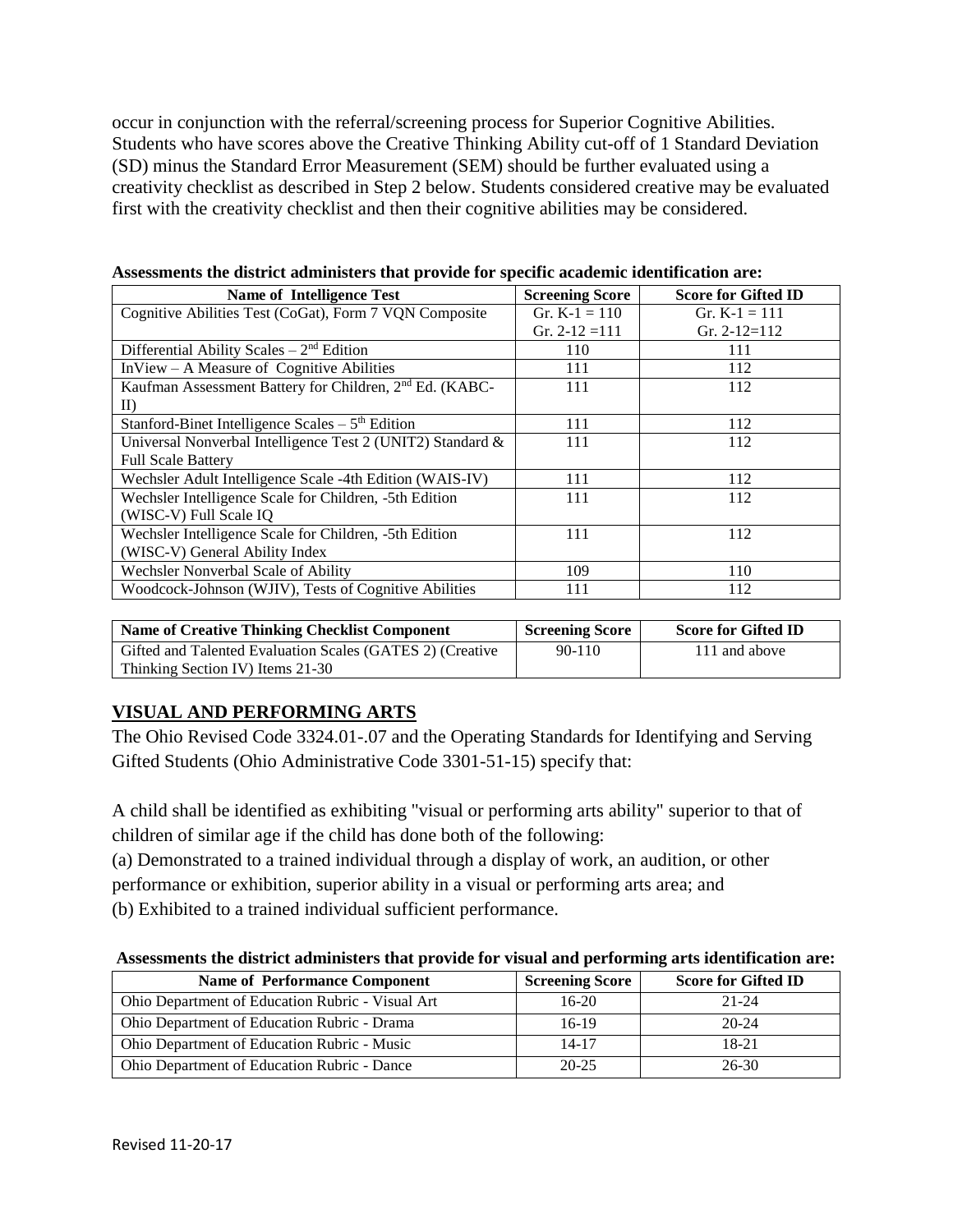| <b>Name of Checklist Component</b>              | <b>Screening Score</b> | <b>Score for Gifted ID</b> |
|-------------------------------------------------|------------------------|----------------------------|
| Gifted and Talented Evaluation Scale (GATES 2): | $90 - 110$             | 111 and above              |
| Artistic Talent, Questions 41-50                |                        |                            |
| Gifted and Talented Evaluation Scale (GATES 2): | $90 - 110$             | 111 and above              |
| Artistic Talent, Questions 41-50                |                        |                            |
| Gifted and Talented Evaluation Scale (GATES 2): | $90 - 110$             | 111 and above              |
| Artistic Talent, Questions 41-50                |                        |                            |
| Gifted and Talented Evaluation Scale (GATES 2): | $90 - 110$             | 111 and above              |
| Artistic Talent, Questions 41-50                |                        |                            |

### **IDENTIFICATION PROCESS**

The district shall provide at least two opportunities each year for assessment in the case of children requesting assessment or recommended for assessment by teachers, parents or other children. The district ensures there are ample and appropriate scheduling procedures for assessments and reassessment using:

| <b>Type of Assessment</b>       | Area(s) Assessed               | <b>Grade Level(s)</b> |
|---------------------------------|--------------------------------|-----------------------|
| Whole-grade tests               | Reading and Math               | $K-8$                 |
| Whole-grade tests               | Superior Cognitive, Creative   | $2nd$ and 5th         |
|                                 | Thinking                       |                       |
| Individually-administered tests | Reading, Math, Science, Social | $K-12$                |
|                                 | Studies, IQ, Creative Thinking |                       |
| Audition, performance           | Music, Art, Drama, Dance       | $K-12$                |
| Display of work                 | Music, Art, Drama, Dance       | $K-12$                |
| Exhibition                      | Music, Art, Drama, Dance       | $K-12$                |
| Checklists                      | Music, Art, Drama, Dance,      | $K-12$                |
|                                 | <b>Creative Thinking</b>       |                       |

# **REFERRAL**

The district ensures there are ample and appropriate scheduling procedures for assessments and reassessment using: Group tests, Individually administered tests, Audition, Performance, Display of work, Exhibition, and Checklists.

Referral forms are available in each of the schools. Children may be referred in writing on an

ongoing basis, based on the following:

- Child request (self-referral);
- Teacher recommendation:
- Parent/guardian request;
- Child referral of peer; and
- Other (e.g., psychologist, community members, principal, gifted coordinator, etc.)

Upon receipt of a referral, the district will:

- Follow the process as outlined in this brochure; and
- Notify parents of results of screening or assessment and identification within 30 days.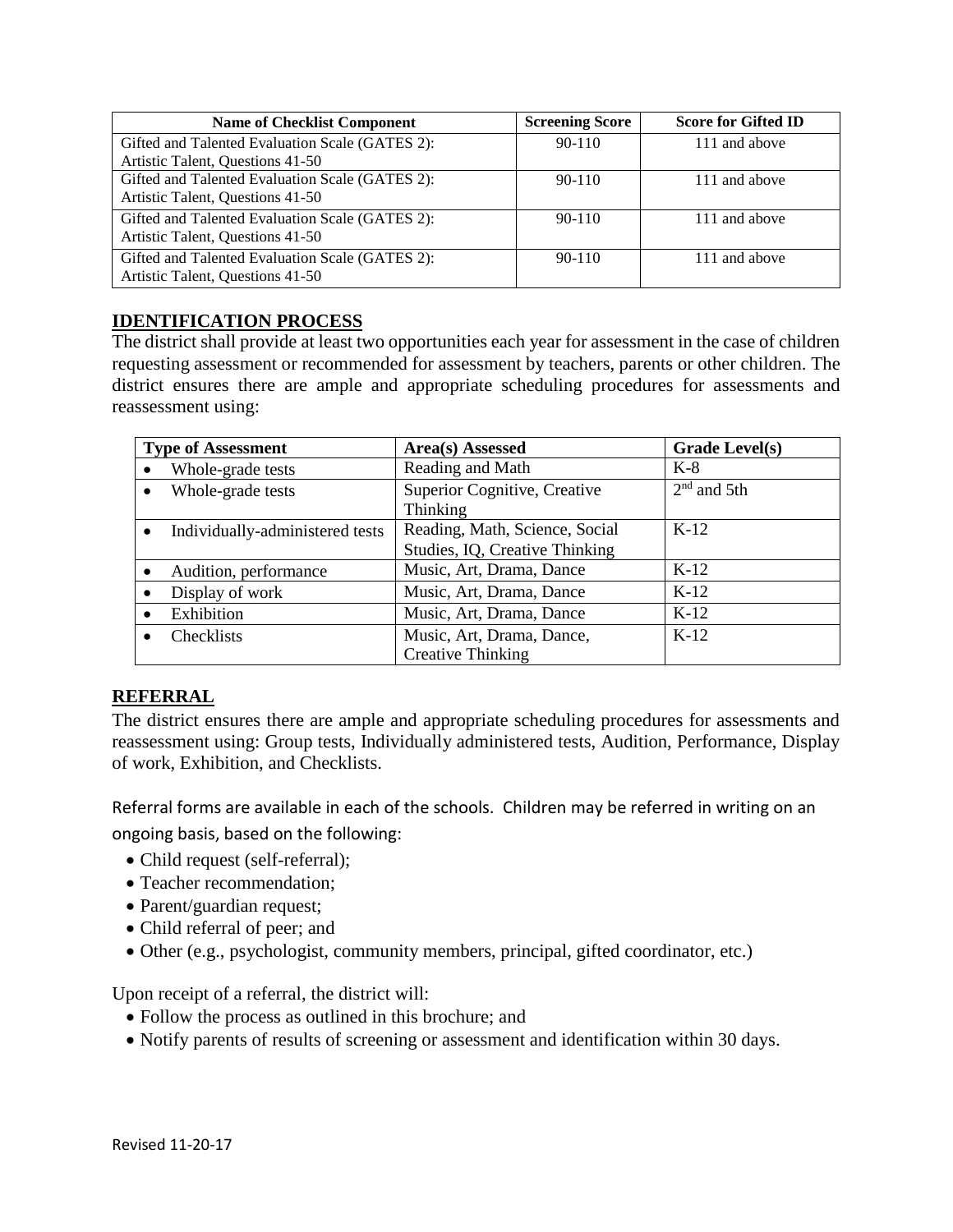## **SCREENING AND ASSESSING**

The district ensures equal access to screening and further assessment of all district children, including culturally or linguistically diverse children, children from low socio-economic backgrounds, children with disabilities and children for whom English is a second language.

#### **IDENTIFICATION**

When the screening assessment has been completed, if the data obtained is from an approved identification instrument and the score meets cut-off scores specified in department of education guidance, the identification decision is made and student's educational needs are determined. Identification scores remain in effect for the remainder of the student's K-12 school experience.

#### **REASSESSMENT**

When the screening assessment has been completed, if the data is from an approved screening instrument or from an identification instrument on which the student is within a district-specified range below the identification score, re-assessment for possible identification occurs.

#### **OUT OF DISTRICT SCORES**

The district accepts scores, completed within the preceding 24 months on assessment instruments approved for use by the Ohio Department of Education, provided by other schools and/or trained personnel outside the school district.

#### **TRANSFER**

The district ensures that any child transferring into the district will be assessed within 90 days of the transfer at the request of the parent. Parents shall contact the building principal.

#### **APPEAL PROCEDURE**

An appeal by the parent is the reconsideration of the result of any part of the identification process which would include:

- Screening procedure or assessment instrument (which results in identification);
- The scheduling of children for assessment;
- The placement of a student in any program; and
- Receipt of services.

Parents should submit a letter to the superintendent or designee outlining the nature of the concern. The superintendent or designee will convene a meeting with the parent/guardian, which may include other school personnel. The superintendent or designee will issue a written final decision within 30 days of the appeal. This written notice should include the reason for the decision(s).

#### **DISTRICT SERVICE PLAN**

The district ensures equal opportunity for all district students identified as gifted to receive gifted services offered by the district when available for which the student meets the criteria. Selection of students will be based upon the criteria for gifted identification as outlined by the Ohio Department of Education's Operating Standards for Identifying and Serving Gifted Students. Services may include but are not limited to: self-contained classrooms, multiage classrooms, Gifted Intervention Specialist (GIS) services, and/or cluster grouping. Depending on the services available, students may be required to have more than one area of identification in order to be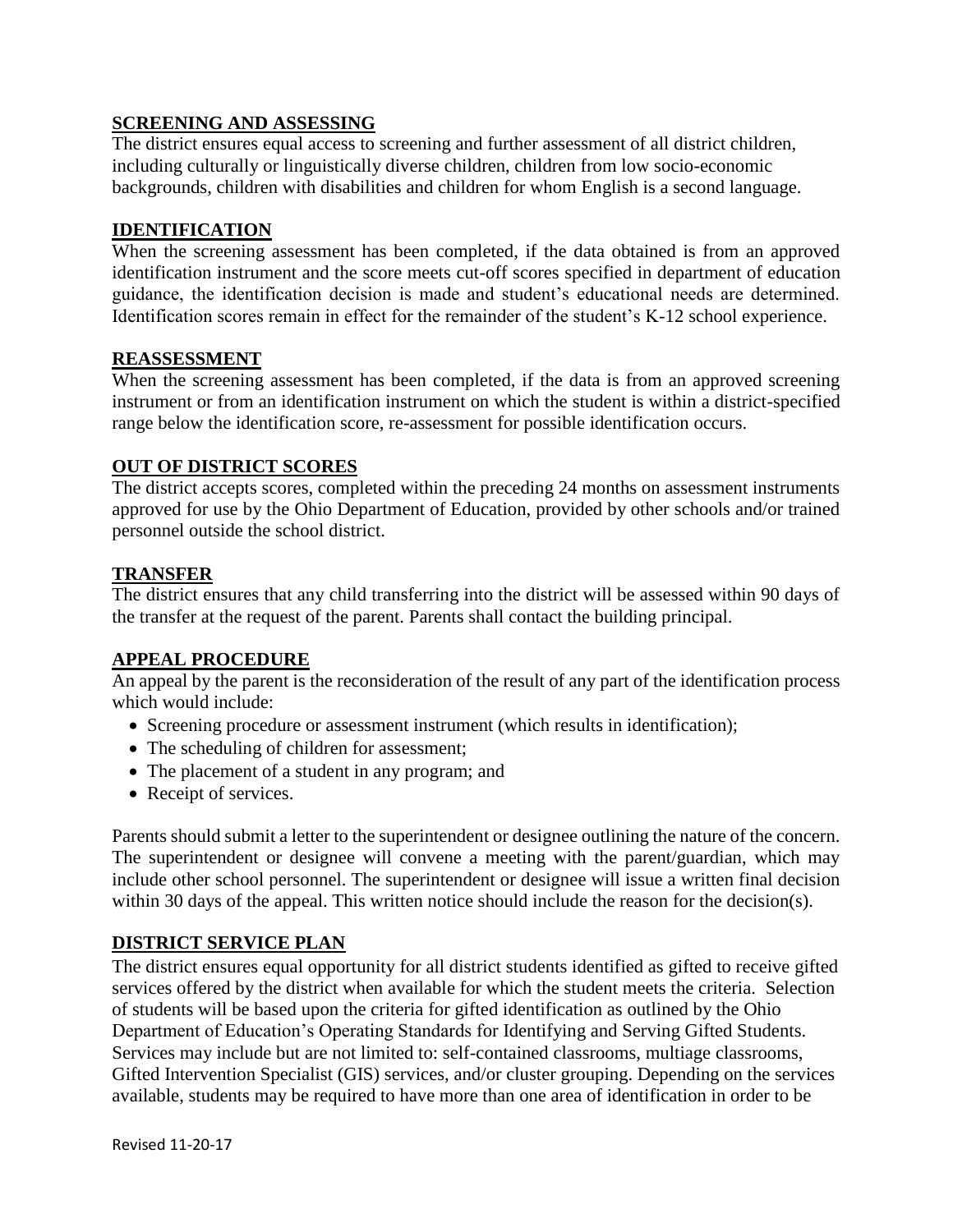served; such as superior cognitive identification in addition to an academic identification. Students identified and currently receiving services will not need to be reidentified and will remain in the program as long as the district chooses to provide services to students. Academic tests that have the option of being scored by either age or grade will be scored using grade to determine eligibility for services. Service options will be evaluated yearly by the district and may be changed.

Pull-out services will be provided by a gifted intervention specialist. Students will learn in an environment where they are encouraged to collaborate with their gifted peers as they develop high-level skills at their own pace in a self-motivated, independent manner.

| <b>District Name</b><br>for Service | <b>Service Setting</b>                                        | <b>Grade Level</b> | <b>Criteria for Service</b>                                                     | <b>Service Provider</b>                                          |
|-------------------------------------|---------------------------------------------------------------|--------------------|---------------------------------------------------------------------------------|------------------------------------------------------------------|
| Sebring                             | <b>College Credit Plus</b><br>in area(s) of<br>identification | $7 - 12$           | Gifted ID in Superior<br>Cognitive, Reading,<br>and/or math                     | Education<br>General<br>Teacher<br>with CCP<br>status            |
| Sebring                             | <b>Regular Classroom</b><br>with Acceleration                 | $K-12$             | "Good" or Excellent"<br>candidate score on<br><b>Iowa Acceleration</b><br>Scale | Education<br>General<br>Teacher<br>with GIS<br>directly involved |
| Sebring                             | <b>Resource</b><br><b>Room/Pull Out</b>                       | K-8th              | Gifted ID in Superior<br>Reading,<br>Cognitive,<br>and/or math                  | GIS                                                              |

To be eligible to receive gifted pull-out services, the student must be in the kindergarten  $-8<sup>th</sup>$  grade and meet one of the following criteria:

- Gifted ID in Superior Cognitive
- Gifted ID in Reading
- Gifted ID in Math

# **WRITTEN EDUCATION PLAN**

When students identified as gifted are reported to parents and the Ohio Department of Education as served, they must have a Written Education Plan in compliance with the *Operating Standards for Identifying and Serving Gifted Students.*

If gifted services are offered, a Written Education Plan (WEP) will be completed for each student in which the district reports as being served. The WEP will include a goal in the area(s) of identification in which the student will be receiving services. Specific criterion as outlined in the goal will be used for the evaluation of progress. Progress will be reported each nine weeks utilizing the district adopted progress report. A Gifted Intervention Specialist or the general education teacher of record for the identified area will be responsible for the delivery of each service. The student will not be required to complete work missed in the regular classroom for content area(s) in which he/she is receiving gifted services. If a student receives gifted pull-out services, tests will not be scheduled on those days. WEP's will be reviewed yearly by the fall conferences and a copy will be distributed to the parent(s). The staff member responsible for providing the service will be listed on the WEP.